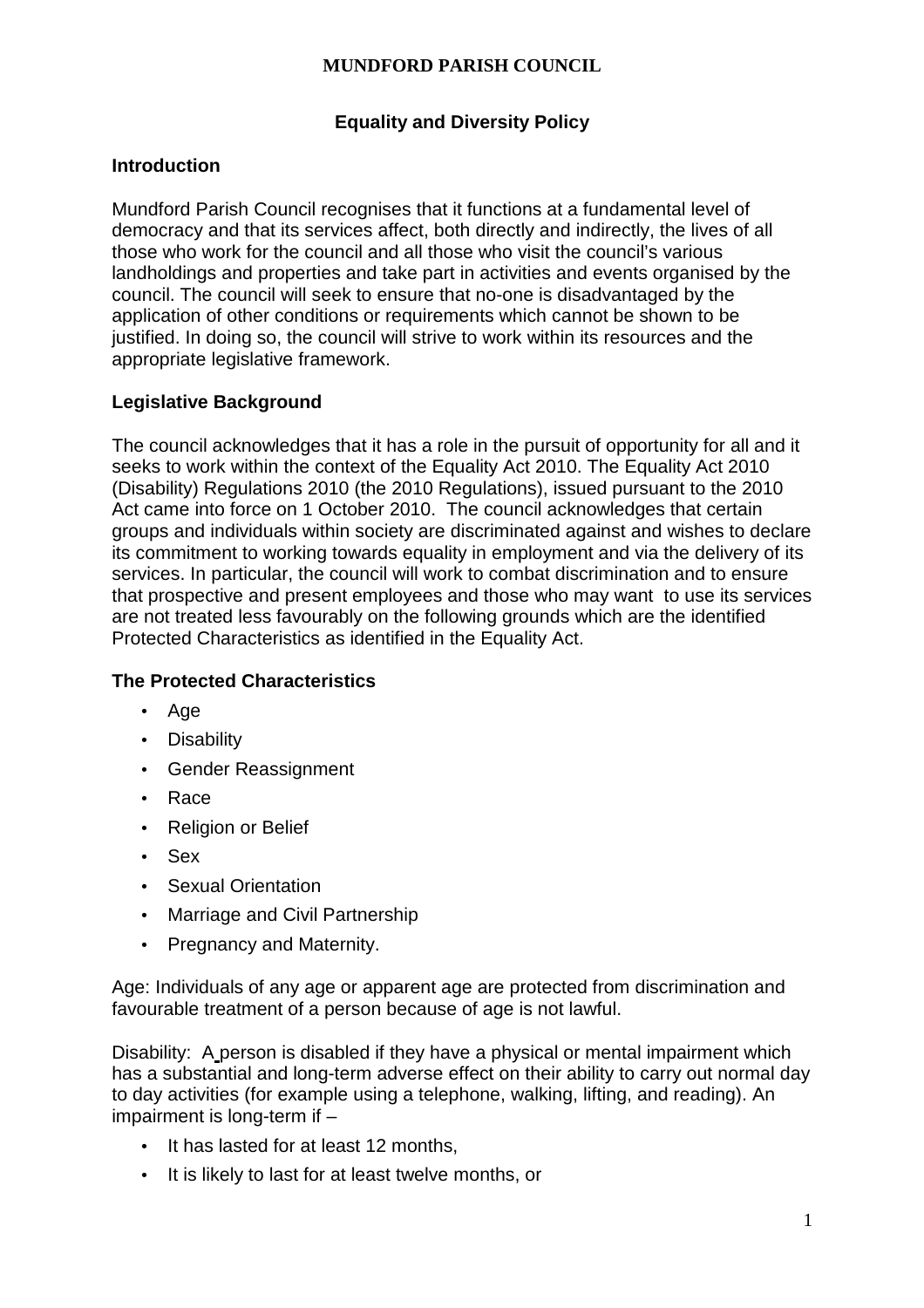• It is likely to last for the rest of the life of the person affected.

Regulations confirm that those certified as blind, severely sight impaired, partially sighted, or sight impaired by a consultant ophthalmologist will be deemed to have a disability. They also confirm that persons with cancer, HIV infection or multiple sclerosis are deemed to have a disability.

People suffering from drink or drug abuse are outside the scope of the Regulations. Notably pursuant to section 13 (3) of the 2010 Act, if a person (e.g. an employer or a service provider) treats a disabled person more favourably than a non-disabled person, this does not constitute direct discrimination.

Gender Reassignment: gender reassignment is a protected characteristic that applies to a transsexual person who is proposing to undergo, is undergoing or has undergone a process (or part of a process) to change their sex (by physiological or other attributes of sex).

Race Equality: The Parish Council has a general duty to: Eliminate unlawful racial discrimination; Promote equality of opportunity; Promote good race relations between people of different racial groups.

Religion or Belief: This must be genuinely held

Sex

Marriage & Civil Partnership

Pregnancy & Maternity: It is unlawful to discriminate against a woman if, in the protected period as identified above, she is treated unfavourably because of pregnancy.

## **Public Sector Equality Duty**

Section 149 of the 2010 Act, which came into force on 5 April 2011, imposes on public authorities ( which as specified in Schedule 19 includes principal authorities, parish councils and parish meetings without a separate parish council and, in Wales, community councils) in the exercise of their functions, a duty to take into account:

- The need to eliminate discrimination and harassment, victimisation and any other conduct that is prohibited by or under the Act;
- To advance equality of opportunity between persons who share a relevant protected characteristic and persons who do not share it;
- To foster good relations between those who share protected characteristics and those who do not.

The protected characteristics of marriage and civil partnership are not covered by the provisions of Section 149.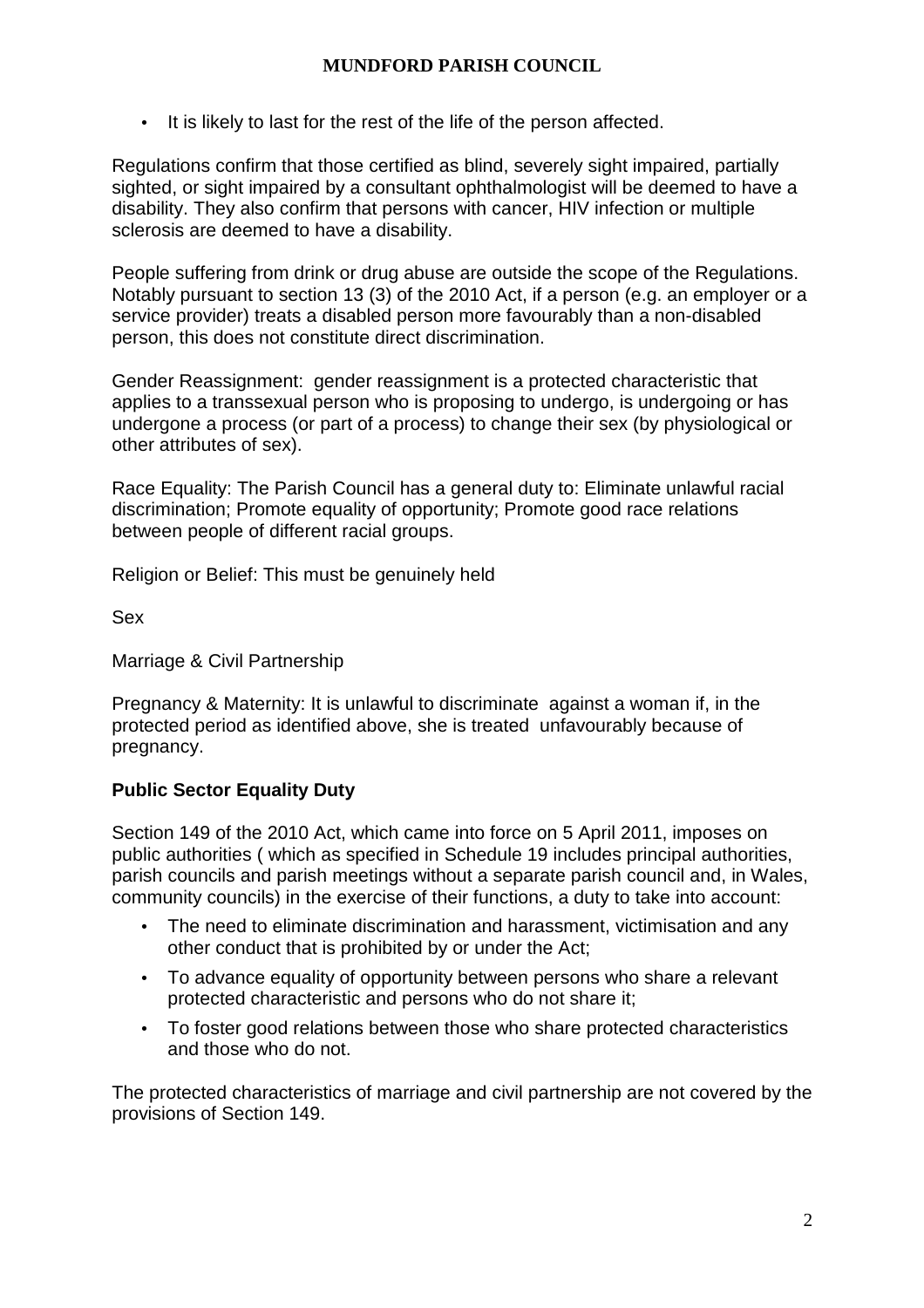# **Equal Opportunity**

Mundford Parish Council is committed to achieving equality of opportunity both for those who use its services and for the employees who provide them.

Equal opportunities, fairness in the workplace and providing good quality services to the local community are all inter-linked. It is recognised that individuals and groups continue to be unfairly discriminated against and it is the council's responsibility to promote good community relations, equality of opportunity and to tackle unlawful discrimination in all of its forms.

This new and comprehensive statement is to demonstrate the council's wholehearted commitment to action in tackling inequality. Such action is the responsibility of members and all employees of the council.

## **How we will reach our commitment**

- To provide services that are equally accessible to all people, free from prejudice and discrimination and sensitive to the needs of all sections of the community.
- Value people and their differences and enable all employees to achieve their full potential, creating vitality within our organisation and the services we deliver.
- Seek to influence the work and contribution of partner organisations from all sectors by ensuring that equality issues and considerations are fully taken into account when developing strategies.
- Work actively towards eliminating all forms of discrimination, both of a direct and indirect nature.
- Encourage partnership and participation in the development and application of council policy and practices.

## **Policy into practise**

- Ensure that all policies and practices are in line with relevant employment legislation, anti-discrimination legislation and good practice guidelines.
- Integrate equality of opportunity into all aspects of local authority activity.
- Recruit and value a workforce that reflects the make-up of the community.
- Ensure all employees/members understand the values and expectations of the council and the standards of behaviour that is expected from each of them.
- Make clear the action an employee who feels unfairly treated may take.
- Provide training to relevant employees/members so that they can actively put this policy into practice.
- Provide equal access to all service users and potential service users according to need.
- Give people who use or might use council services the opportunity to influence the way their needs are met.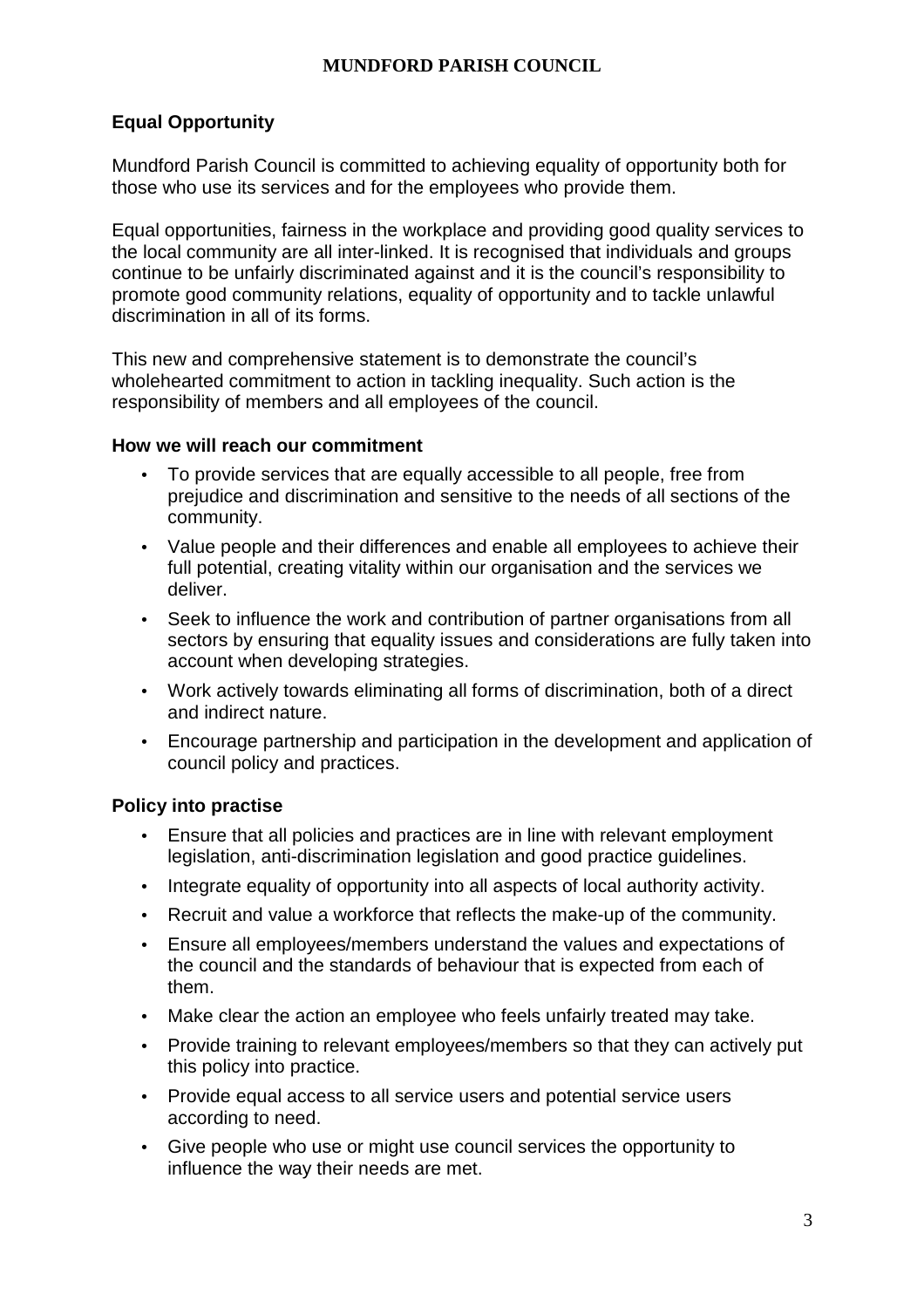- Seek to influence partner organisations in a collective commitment to equality of opportunity.
- In line with government guidance, encourage voluntary organisations to provide evidence of their commitment to equality in terms of their personnel policies and delivery of their services, as a criterion in determining the award of grant aid from the council.
- Ensure that the council has policies that result in services sensitive to the needs of all sections of the community.
- Use socio-economic data to ensure compliance with the policy, where appropriate
- Monitor and evaluate the effectiveness of policy and practice on a regular basis as determined by law
- Develop a well-defined complaints procedure in dealing with alleged contraventions.

# **Employment**

(1) The aim is to provide a non discriminatory working environment where discrimination, harassment or bullying is unacceptable and which will not be tolerated. Employment policies, procedures and practices will promote equality of opportunity and all decisions regarding recruitment, selection, training, promotion and career management will be based solely on objective and job related requirements. The Equality Act 2010 protects disabled persons from discrimination; this includes a duty on employers to make reasonable workplace adjustments to prevent disabled employees and job applicants from being placed at a disadvantage compared to non-disabled people. An example of a reasonable adjustment may be a special type of chair for a disabled visiting member of public with a back condition.

The council, as the Employer, has a duty to make reasonable adjustments but can decline to make adjustments that it considers to be unreasonable:

- Will the proposed adjustment resolve the problem?
- Is it a practical solution?
- How much will the overall cost be in making the change and is it affordable?

These reasonable adjustments may include some of the following:

• Making adjustments to premises.

For example, structural or other physical changes such as: providing a ramp or moving furniture for a wheelchair user.

Altering the person's working hours.

(2) The council will take full account of the provisions of the Equality Act 2010 when recruiting staff. Section 60 of the 2010 Act relates to the recruitment process and specifically covers the enquiries that can be made **before** employment. An employer is not permitted to ask questions about a job applicant's health before offering work.

(3) Employee recruitment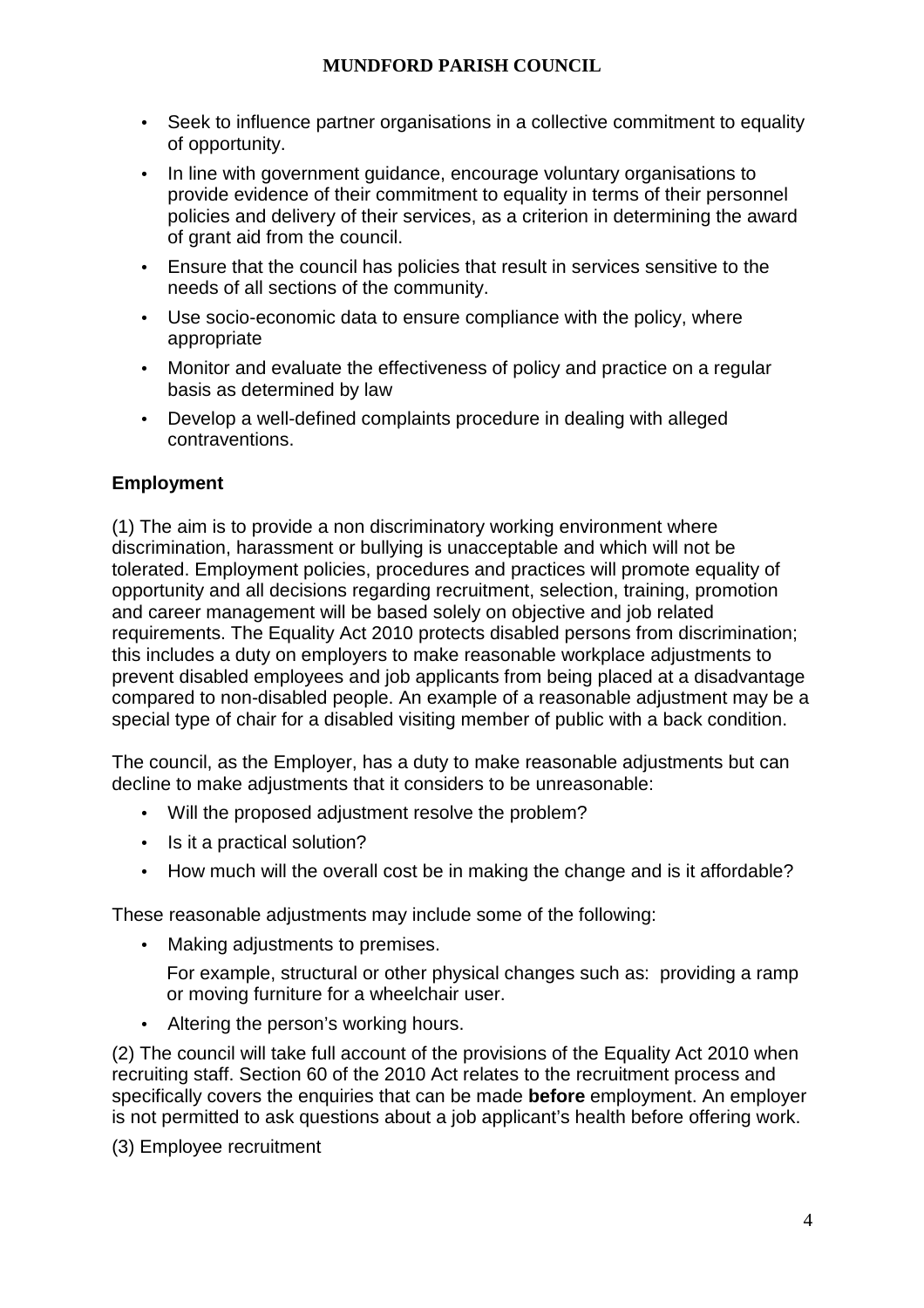- 3.1 Advertisements for recruitment will not request applicants from a particular age range; neither will application form request dates of birth or other age related details.
- 3.2 All application forms shall state that the Parish Council encourages applications from all, including and especially those from the Protected Groups.
- 3.3 In order not to discriminate against younger people, all application material will emphasise the importance of skills and potential, as well as experience.
- 3.4 Information about job vacancies must be made available to all sections of the community.
- 3.5 A job description and person specification must be drawn up for every vacancy and be provided to all prospective employees
- (4) Dismissal of staff
	- 4.1 The council will ensure that there is no age discrimination in relation to the dismissal of staff.

## **Access to services**

The aim is to ensure that all those who receive from the council or wish to use a council service can do so without fear of discrimination or disadvantage.

All people are entitled to be treated fairly, in a consistent manner and with dignity and respect.

#### **Service Provisions to the Public**

- 1. All Members of the Public will be treated fairly and consistently
- 2. All services shall be provided without unlawful discrimination, harassment or victimisation.
- 3. Those using council properties and facilities will be afforded all possible assistance so as to ensure that they can access these, with special attention being given to those who find it difficult to access facilities on the grounds of their age or disability or other Protected Characteristic.
- 4. All application forms including Conditions of Use forms made to the council shall state that the council will treat all applications equitably and take due consideration of those with Protected Characteristics.
- 5. All licence agreements including allotment tenancy agreements shall refer to this Equality Information statement.

## **Training and Development Opportunities**

- 1. The council is committed to ensuring equality of opportunity in the development of both its staff and councillors.
- 2. All employees / members will be supported to undertake the training and development which they need to help them achieve and maintain a high standard of performance and will be given encouragement and support to achieve their full potential.